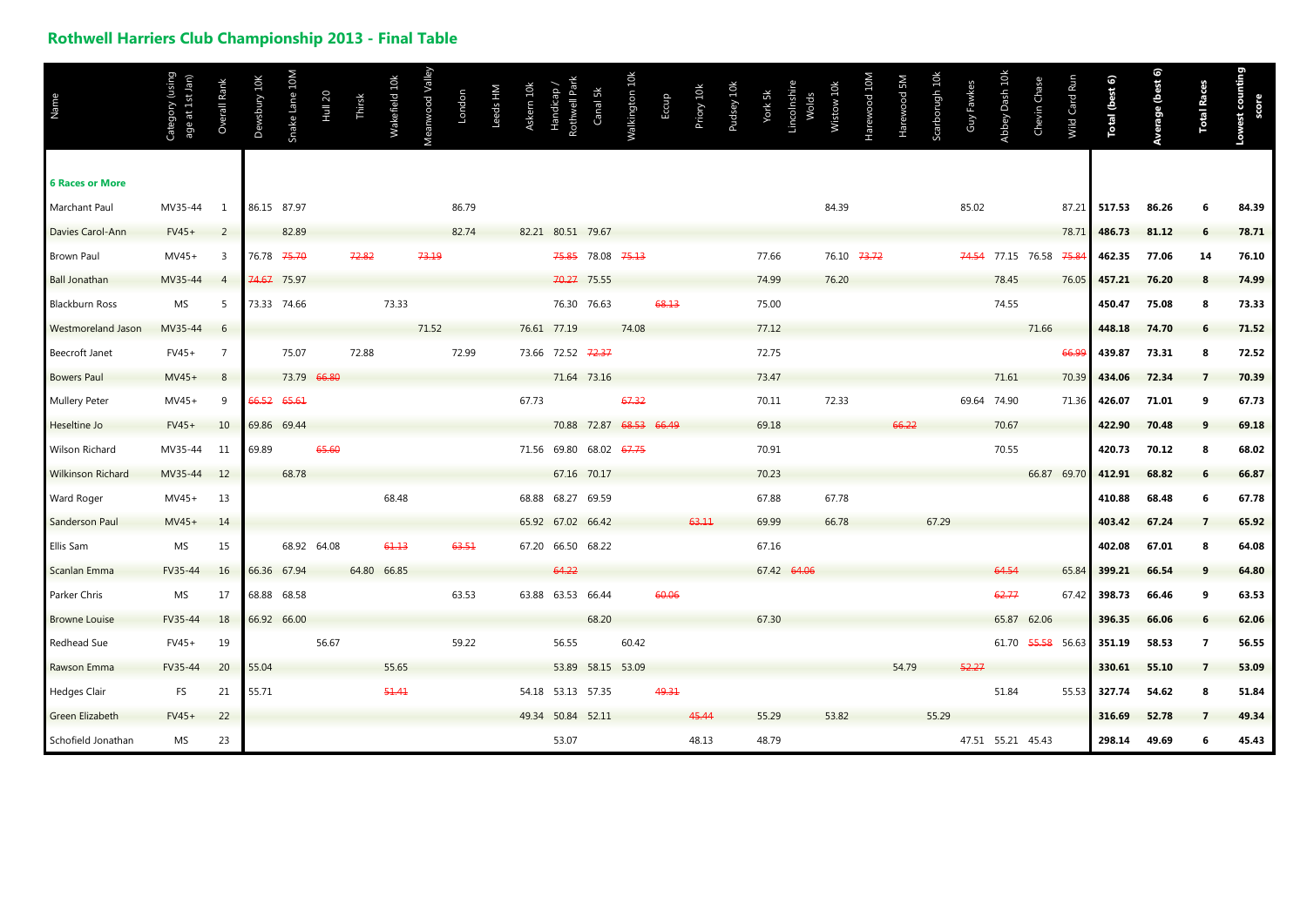## **Rothwell Harriers Club Championship 2013 - Final Table**

| Name<br><b>Less than 6 Races</b> | Category (using<br>age at 1st Jan) | Overall Rank | Dewsbury 10K | Snake Lane 10M | Hull <sub>20</sub> | Thirsk | Wakefield 10k | Meanwood Valley | London | Leeds HM | Askern 10 | Rothwell Pa<br>Handicap | Canal 5k            | Walkington 10k | Eccup | Priory 10k | Pudsey 10k | York 5k | Lincolnshi<br>Wolds | Wistow <sub>10</sub> | Harewood 10M | Harewood 5M | Scarborugh 10k | Guy Fawkes  | Abbey Dash 10k | Chevin Chase | Wild Card Run | <b>Total (best 6)</b> | Average (best 6) | <b>Total Races</b>      | counting<br>score |
|----------------------------------|------------------------------------|--------------|--------------|----------------|--------------------|--------|---------------|-----------------|--------|----------|-----------|-------------------------|---------------------|----------------|-------|------------|------------|---------|---------------------|----------------------|--------------|-------------|----------------|-------------|----------------|--------------|---------------|-----------------------|------------------|-------------------------|-------------------|
| Kift Jerry                       | $MV45+$                            | 18           | 75.18        |                |                    |        | 73.99         |                 |        |          |           | 75.33 72.27 74.01       |                     |                |       |            |            |         |                     |                      |              |             |                |             |                |              |               | 370.78                | 74.16            | 5                       | 72.27             |
| <b>Farnell Peter</b>             | MV35-44                            | 20           |              | 68.28          |                    |        |               |                 | 65.77  |          |           |                         | 69.67 69.75         |                |       |            |            |         |                     |                      |              |             |                |             |                |              | 68.64         | 342.11                | 68.42            | 5                       | 65.77             |
| Metcalfe Lynne                   | FV35-44                            | 21           |              |                |                    |        |               |                 |        |          |           |                         | 66.90 70.91         |                | 63.75 |            | 67.68      |         |                     |                      | 63.34        |             |                |             |                |              |               | 332.58                | 66.52            | - 5                     | 63.34             |
| Beecroft David                   | $MV45+$                            | 26           |              |                |                    |        |               |                 |        |          |           | 72.93 72.93 74.33       |                     |                |       |            |            |         |                     |                      |              |             |                |             |                |              | 73.14         | 293.33                | 73.33            | -4                      | 72.93             |
| <b>Clifford Carole</b>           | $FV45+$                            | 27           |              |                | 56.45              |        |               |                 |        |          |           | 59.82                   |                     | 57.29          |       |            | 60.29      |         |                     |                      |              |             |                |             |                |              | 57.69         | 291.54                | 58.31            | - 5                     | 56.45             |
| Coulton Marie                    | $FV45+$                            | 28           |              |                |                    |        | 70.25         |                 |        | 69.74    |           |                         | 70.79 72.13         |                |       |            |            |         |                     |                      |              |             |                |             |                |              |               | 282.91                | 70.73            | -4                      | 69.74             |
| <b>Easton Claire</b>             | FV35-44                            | 29           | 54.16        |                |                    |        | 51.44         |                 |        |          |           |                         | 53.83  55.14  52.30 |                |       |            |            |         |                     |                      |              |             |                |             |                |              |               | 266.87                | 53.37            | -5                      | 51.44             |
| Marchant Carmen                  | FV35-44                            | 30           | 66.43        |                |                    |        |               |                 | 64.62  |          |           |                         |                     |                |       |            |            |         |                     |                      |              |             |                | 63.50       |                |              | 66.08         | 260.63                | 65.16            | -4                      | 63.50             |
| Tee Deborah                      | FV35-44                            | 31           | 67.79 64.94  |                |                    |        |               |                 |        |          |           | 61.58                   |                     |                |       |            |            | 64.73   |                     |                      |              |             |                |             |                |              |               | 259.04                | 64.76            |                         | 61.58             |
| Leech Jake                       | MJ                                 | 32           |              |                |                    |        | 66.34         |                 |        |          |           |                         | 68.59               |                |       |            |            | 58.31   |                     |                      |              |             |                |             | 63.73          |              |               | 256.97                | 64.24            |                         | 58.31             |
| <b>Harrison Carmel</b>           | $FV45+$                            | 33           |              | 69.82          |                    |        |               | 63.22           |        |          |           |                         |                     |                |       |            |            | 61.24   |                     |                      |              |             |                | 60.21       |                |              |               | 254.49                | 63.62            |                         | 60.21             |
| Lacy Terence                     | MV45+                              | 34           |              |                |                    |        |               |                 |        |          |           | 62.67 57.87 60.50 56.41 |                     |                |       |            |            |         |                     |                      |              |             |                |             |                |              |               | 237.45                | 59.36            | $\overline{4}$          | 56.41             |
| Wardman James                    | <b>MS</b>                          | 35           |              | 77.46 79.23    |                    |        |               |                 |        |          |           |                         |                     |                |       |            |            | 80.01   |                     |                      |              |             |                |             |                |              |               | 236.70                | 78.90            | $\overline{\mathbf{3}}$ | 77.46             |
| Smith Mark                       | MS                                 | 36           |              |                |                    |        |               |                 |        |          |           |                         |                     | 75.07 71.25    |       |            |            |         |                     |                      |              |             |                |             | 76.03          |              |               | 222.35                | 74.12            | -3                      | 71.25             |
| <b>Lalley Michael</b>            | $MV45+$                            | 37           |              |                |                    |        |               |                 |        |          |           | 75.43 73.82             |                     |                |       | 71.87      |            |         |                     |                      |              |             |                |             |                |              |               | 221.12                | 73.71            | $\overline{\mathbf{3}}$ | 71.87             |
| Stott Kevin                      | $MV45+$                            | 38           |              |                |                    |        |               |                 |        |          |           |                         | 71.48 74.27         |                |       |            |            | 74.81   |                     |                      |              |             |                |             |                |              |               | 220.56                | 73.52            | - 3                     | 71.48             |
| Knight Hadrian                   | MV35-44                            | 39           |              |                |                    |        |               |                 |        |          |           | 72.59 72.97 72.57       |                     |                |       |            |            |         |                     |                      |              |             |                |             |                |              |               | 218.13                | 72.71            | -3                      | 72.57             |
| Hartley Adam                     | MS                                 | 40           |              |                |                    |        | 68.32         |                 |        | 69.21    |           |                         |                     |                |       |            |            |         |                     |                      |              |             |                | 67.43       |                |              |               | 204.96                | 68.32            | -3                      | 67.43             |
| <b>Antcliff Dale</b>             | MV35-44                            | 41           |              | 64.07          |                    |        |               |                 |        |          |           | 67.39                   |                     |                |       |            |            | 70.23   |                     |                      |              |             |                |             |                |              |               | 201.69                | 67.23            | - 3                     | 64.07             |
| Hardisty Michael                 | MV45+                              | 42           |              |                |                    |        |               |                 |        |          |           | 48.25                   |                     |                |       |            |            | 50.38   |                     |                      |              |             |                |             | 45.65 52.30    |              |               | 196.58                | 49.15            | $\boldsymbol{A}$        | 45.65             |
| <b>Fleming Andrew</b>            | <b>MS</b>                          | 43           |              |                |                    |        |               |                 |        |          |           | 62.74                   |                     |                |       |            |            |         |                     |                      |              |             |                | 61.03 67.14 |                |              |               | 190.91                | 63.64            | - 3                     | 61.03             |
| Ellis Donna                      | FS                                 | 44           |              |                |                    |        | 57.60         |                 |        |          |           |                         | 56.28 61.22         |                |       |            |            |         |                     |                      |              |             |                |             |                |              |               | 175.10                | 58.37            | -3                      | 56.28             |
| <b>Sanders Martin</b>            | <b>MS</b>                          | 45           |              | 83.85          |                    | 80.43  |               |                 |        |          |           |                         |                     |                |       |            |            |         |                     |                      |              |             |                |             |                |              |               | 164.28                | 82.14            | $\overline{2}$          | 80.43             |
| Pailing Keith                    | $MV45+$                            | 46           |              | 80.92          |                    |        |               |                 |        |          |           |                         |                     |                |       |            |            | 79.31   |                     |                      |              |             |                |             |                |              |               | 160.23                | 80.12            | $\overline{2}$          | 79.31             |
| <b>Beckwith Anthony</b>          | <b>MS</b>                          | 47           |              |                |                    |        |               |                 | 47.19  |          |           |                         | 50.57 51.92         |                |       |            |            |         |                     |                      |              |             |                |             |                |              |               | 149.68                | 49.89            | $\overline{\mathbf{3}}$ | 47.19             |
| Petrie Ian                       | $MV45+$                            | 48           |              | 64.35          |                    |        |               |                 |        |          |           |                         | 66.38               |                |       |            |            |         |                     |                      |              |             |                |             |                |              |               | 130.73                | 65.37            | $\overline{2}$          | 64.35             |
| Pratt Joanne                     | $FV45+$                            | 49           |              |                |                    |        |               |                 |        |          |           |                         | 63.28 64.75         |                |       |            |            |         |                     |                      |              |             |                |             |                |              |               | 128.03                | 64.02            | $\overline{2}$          | 63.28             |
| Emms Phillip                     | MS                                 | 50           |              |                |                    |        |               |                 |        |          |           | 65.46 58.41             |                     |                |       |            |            |         |                     |                      |              |             |                |             |                |              |               | 123.87                | 61.94            | $\overline{2}$          | 58.41             |
| Liddle Andrew                    | MV35-44                            | 51           |              | 64.96          |                    |        |               |                 |        |          |           |                         |                     |                |       |            |            |         |                     |                      |              |             |                |             |                | 58.64        |               | 123.60 61.80          |                  | $\overline{2}$          | 58.64             |